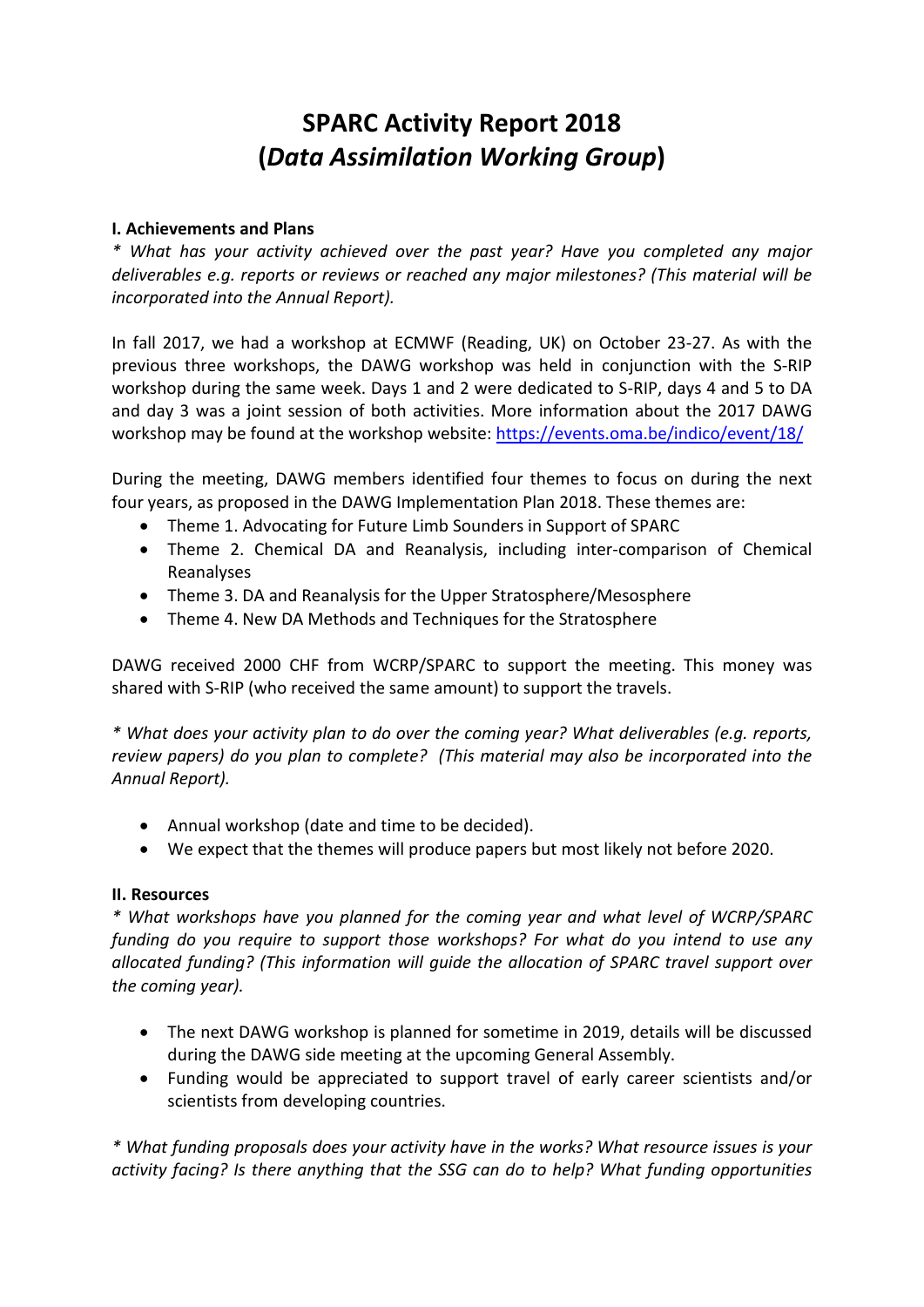*could SPARC be pursuing? (The information you provide here will guide the discussion at the SPARC SSG meeting).*

No funding proposals are in the works. One resource issue is flat or decreasing government funding for climate research overall (at least in US) which is not unique to this activity. Another issue more related to DAWG is one of perception. For example, many consider the issue of ozone depletion "solved" and so interest (and funding) has waned for the stratosphere in general, and for observations/assimilation/modeling of key constituents such as ozone, water vapor, and ozone depleting chemicals with large greenhouse gas potentials. As a result, we are faced with possible observation gaps in key areas in the near future as current satellite missions (e.g., Aura MLS) come to an end. This is something we hope to address with Theme 1, and possibly Theme 2 by identifying key science questions that need to be addressed. Another example is perceived lack of awareness of SPARC research activities within parts of the climate modeling and NWP communities. Fostering greater interaction between SPARC DAWG and groups such as CLIVAR and WGNE would help, possibly through SSG's help with organizing joint workshops or advocating for special sessions at international meetings. It's difficult to identify specific funding sources for SPARC to pursue, but greater interaction between these communities may foster collaborations that lead to pursuit of new funding opportunities.

## **III. WCRP Communications†**

*\* What are the data issues/needs for your activity? (This information will be communicated to the WCRP Data Advisory Council).*

Well, there is a need for future limb sounding instruments but I guess WCRP Data Advisory Council is aware of that.

*\* What are the modelling issues/needs for your activity? (This information will be communicated to the WCRP Modelling Advisory Council).*

#### **IV. SPARC Programmatic Issues**

*\* To which other SPARC or WCRP activities does your activity connect? Should you be thinking about joint workshops? Can the SSG do anything to help foster better connections between your activity and other SPARC/WCRP activities? (This will also guide the discussion at the SPARC SSG meeting).*

DAWG and S-RIP are well connected and have done four joint workshops. For the coming years, DAWG is looking for more connection with other SPARC activities, in particular for theme 1 and 2.

*\* Has your activity contributed in any way to SPARC's capacity development effort? Is there any way the SSG capacity development group can help you to do more?*

*\* Is there anything else that the SSG can do to assist your activity in any way? (This will also guide the discussion at the SPARC SSG meeting).*